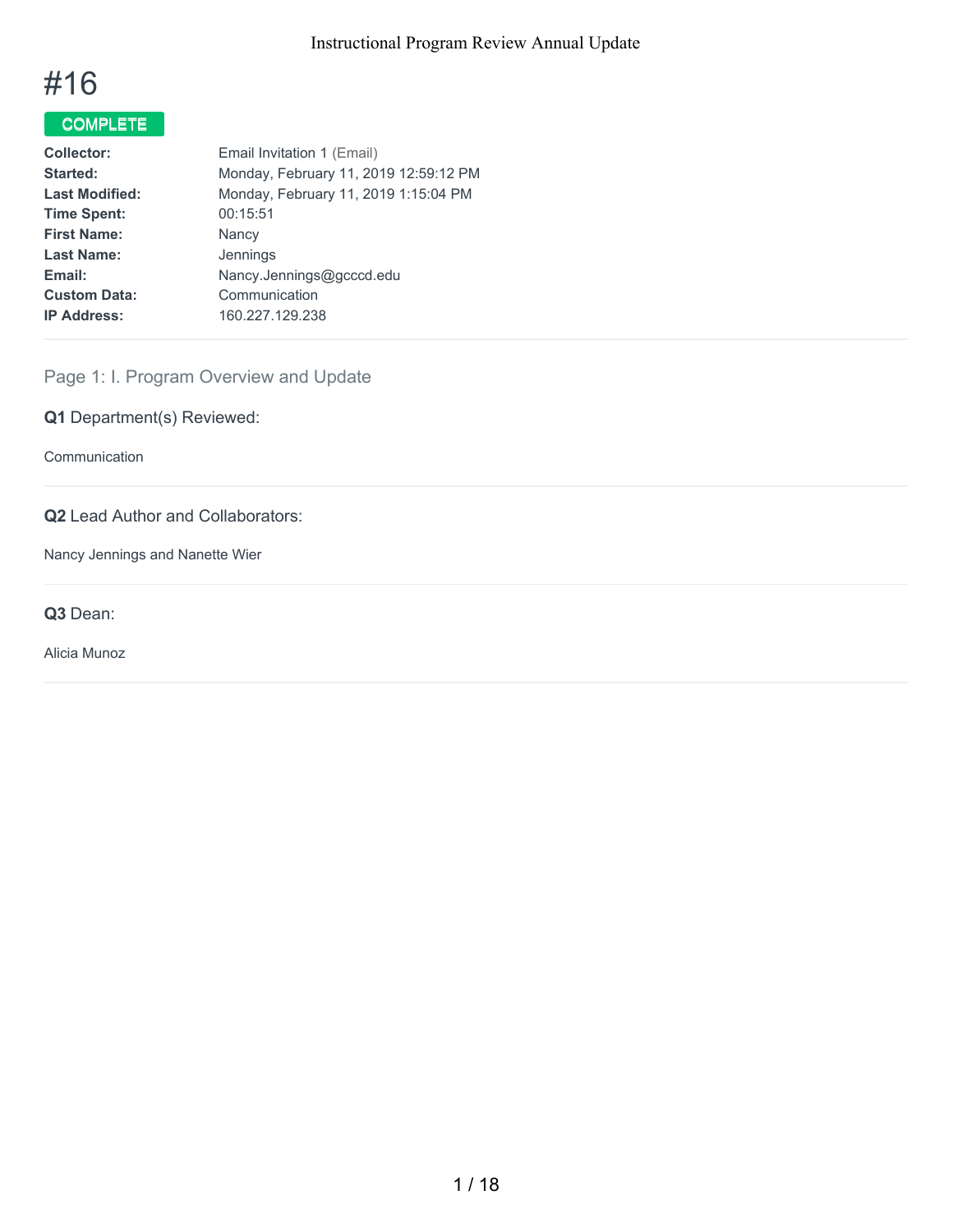**Q4** Program Update (Required): Please summarize the changes, additions, and achievements have occurred in your program since the last program review. To access last year's program review, visit the IPRPC Intranet Page, accessible here.

The Communiation Department continues to add classes and fill them consistently. We have cancelled very few sections over the past year. We have recently added two additional adjunct instructors. We currently offer Communication courses at two high schools: Health Science High and Middle College and Valhalla High School. We hope to expand our dual enrollment program by offering more courses at the current high schools and by adding courses at additional high schools, such as Steele Canyon High School. As we update the course outlines on the Curriculum Committee's five year cycle, we have decided to deactivate courses that haven't been offered for many years. This year we deactivated Communication 136, Readers Theater. We plan to deactivate Comm 135, Oral Interpretation, a course that has never been offered at Cuyamaca. We also plan to deactivate our Forensics Courses: Comm 238, 239, 240 and 241, which have not been offered since 2010. Our Forensics program was suspended during the budget crisis. Rather than eliminating these courses, we are deactivating them with the hope that they may be reactivated in the future. We were pleased to offer space in our department to help accommodate employees displaced by the Library flood. Subsequently, we dealt with a flood of our own this past August. We worked together and tried to be as flexible as possible as the IT staff worked hard to accommodate our temporary relocation. The Communication Department has faced additional obstacles over the past year, as both full time instructors in our department have experienced tremendous life challenges made meeting department responsibilities difficult. One is the primary caregiver for her mother who is on hospice care and the other experienced the sudden death of her husband. Throughout these difficulties the department came together to cover classes and to step in where needed to create a minimal impact on students. Our Dean, Alicia Munoz and her Assistant, Dalea Kanno showed outstanding leadership and kindness during a difficult time for all of us and they deserve a tremendous amount of credit and thanks. With the help of input from our Dean, Alicia Munoz, the Communication Department recognized the need to hire a tutor especially for Communication students. The instruction our students receive in the writing lab is always valuable in improving their writing skills. However, many students with the critical thinking skills to structure their assignments, and follow the various formats required for different types of speeches. As a result of this need, we identified and hired a former Communication student who is knowledgeable and skilled in our discipline to serve as our Communication tutor. We are pleased to finally have a Communication tutor to support our students in and out of the classroom. We have also completed our Degree Maps.

#### Page 2: IIB. Student and Program Learning Outcomes

**Q5** Do you have an assessment plan on file with SLOAC? If you have not already done so, you can submit your program's assessment plan to SLO Coordinator, Tania Jabour, at tania.jabour@gcccd.edu. **Yes**

**Q6** Please provide an analysis of your student learning outcomes (SLO) findings and what changes, if any, were made as a result.

This past semester (Spring 2018) our data collection was incomplete. The spring semester of 2018 one full time faculty was out on bank load and the other faculty took two weeks of leave due to the loss of her husband. The reminders about SLO assessment went out late and some instructors were unable to complete the process. The data we did collect was helpful but incomplete.

Here are the Fall 2017 SLO assessment results:

Comm 110 Mass Media and Society SLO#1

"Identify social and political theories of mass communication and apply to print and electronic media contexts based on materials presented in class."

To assess this SLO, the instructor used grades from Discussion Board #2, Agenda Setting Theory and Cumulative Effects Theory. Students were required to choose a theory and describe examples of it in the media. A current example was required and students had to receive a B or better on their post to pass the assessment. A 75% pass rate for this question was recorded.

Comm 120, Interpersonal Communication SLO#3

"Describe and apply specific skills to the following areas of the human communication process: perception, empathy, listening and public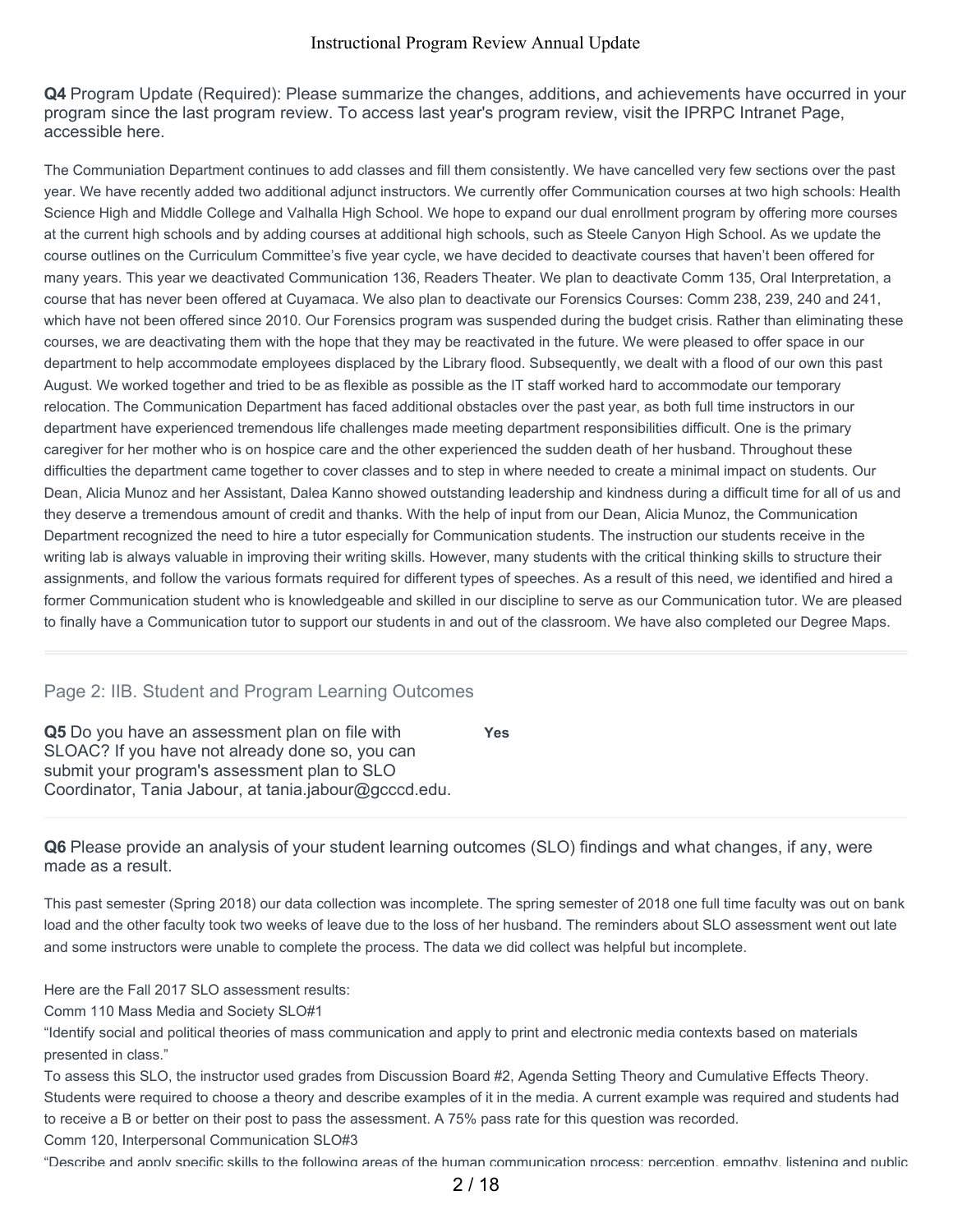"Describe and apply specific skills to the following areas of the human communication process: perception, empathy, listening and public speaking." To assess this SLO, students responded to an exam question. 93% of students passed the assessment. Comm 122, Public Speaking SLO#1 "Analyze their communication situation, including audience, occasion, purpose; and selection of subject matter." To assess this SLO students responded to an exam question. 89% of students passed the assessment. Comm 123, Advanced Public Speaking No SLOs were assessed for COMM 123, because this course is not offered in the Fall semesters. Comm 124, Intercultural Communication SLO#1 "Compare and contrast one's own culture and communication style with those from other cultures." To pass this assessment, students were expected to complete the Immigrant Interview paper with a B or higher. 86% of students passed the assessment. Comm 137, Small Group Communication SLO#1 "Organize a group discussion." To pass this assessment, students were required to receive a group grade of 22 or higher out of 25, plus a B or higher on the group presentation. Only 72% of students passed this assessment, which fell short of our goal of 75% for all SLOs.

Comm 145, we did not assess an SLO.

Here are the Spring 2018 SLO assessment results:

Comm 110, Mass Media and Society SLO #2,

"Investigate, analyze and discuss current practices, problems, issues and trends in mass media and their influence on society"

To pass this assessment, students needed to receive a grade of B or higher on the Media Hype paper assigned in class. In the Spring 2018 semester, 75% of students pass rate. We reached our department goal of a 75% or higher pass rate.

Comm 120, Interpersonal Communication SLO #4

"Assess conflict in interpersonal relationships and apply appropriate conflict management skills including adapting to listener needs and demonstrating effective rhetorical strategies for creating interpersonal messages."

To assess this SLO students responded to an exam question. 90% of students passed the assessment.

Comm 122, Public Speaking SLO #2

"Research, write and deliver an effective public speech."

To pass this assessment, students were required to complete all graded speeches in the class with a B or higher. 87% of students passed the assessment. That is significantly higher than the 75% pass rate we were hoping for.

Comm 123, Advanced Public Speaking SLO #3

"Analyze and adapt speaking style and content in order to be more effective with various types of audiences."

Students were required to address this SLO by answering a question in their final project. Students were expected to take the topic for their Speech to Entertain and explain how they would adapt it to a group of kindergarten students, two a Parent- Teacher Association meeting or a comedy nightclub. Students were expected to earn 80% or higher on the question in their Self Analysis projects in order to pass the assessment. 85% of them did.

Comm 123, Advanced Public Speaking SLO #3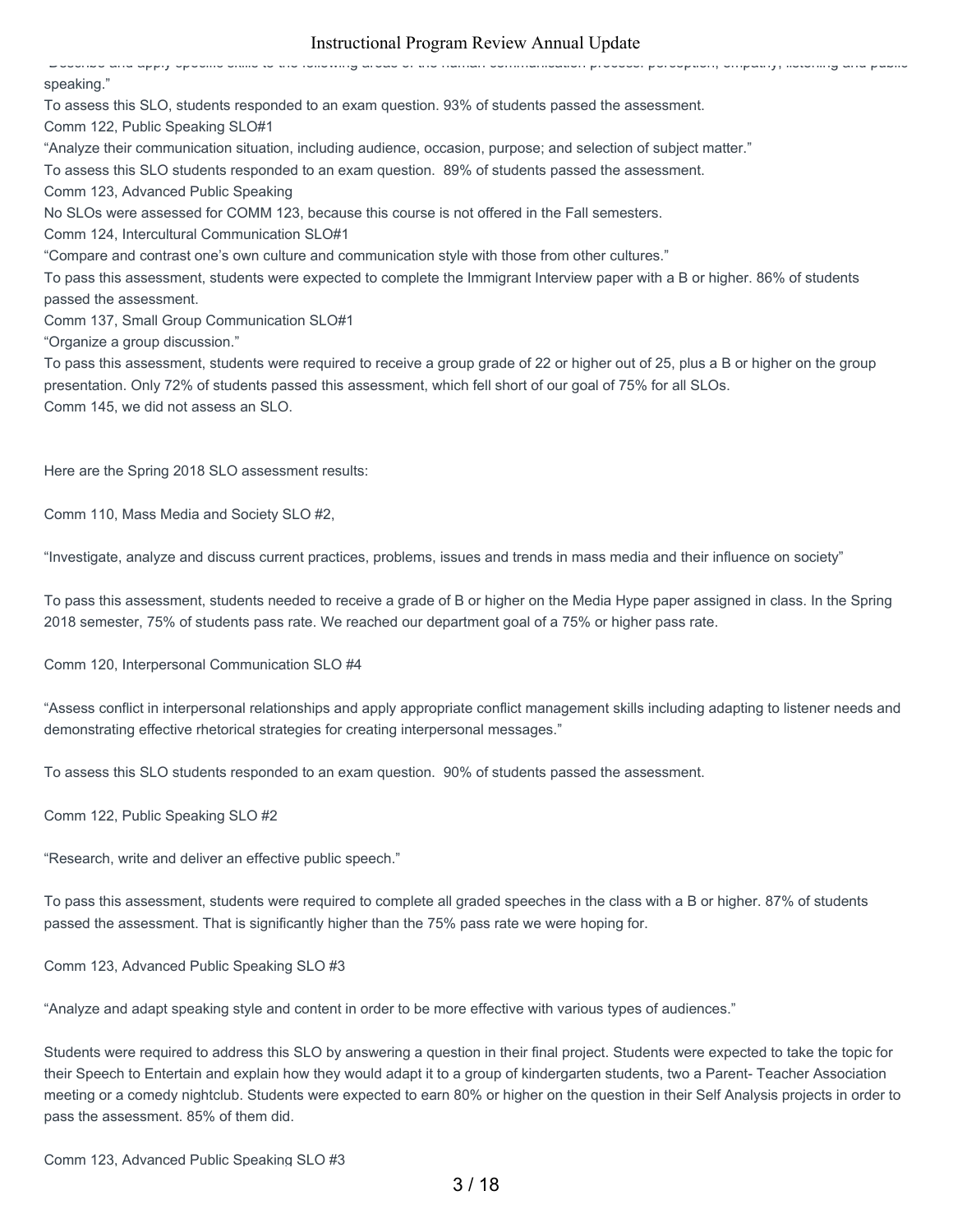"Analyze and evaluate orally or in writing live or recorded speeches according to standards of effective speeches presented in class."

To pass this assessment, students were required to complete at least 5 critiques of speeches in class and one outside speech critique. 80% of students passed this assessment.

Comm 137, Small Group Communication SLO #2

Comm 123, Advanced Public Speaking SLO #3

"Demonstrate successful conflict management strategies."

To assess this SLO students responded to an exam question. A successful answer was one that earned at least 4 out of 5 points on the question. Only 74% of students passed the assessment, falling short of our goal of a 75% pas rate.

Comm 145, Argumentation and Debate SLO #2

"Apply the basic elements of critical thinking to evaluating an argument in both written and oral communication."

To assess this SLO students responded to an exam question. A student who received at least 4 out of 5 points on the question passed the assessment. 95% of students passed the assessment. We also assessed one Program Level SLO in the Spring 2018 semester. Communication PLO #1

"Research, write and deliver an effective public speech."

We assessed that PLO in Public Speaking and Advanced Public Speaking. 75% of students passed the assessment.

#### ANALYSIS

At the present time, our SLO assessments generally affirm that we are meeting our goals. Over the two semesters, we had three sections that met but did not exceed our pass rate goal of 75%, one that missed our goal by one point and one that missed it by three points. We discussed those courses at our department meeting and made the following decisions to improve student success.

In the Fall 2017 semester, for Comm 110 SLO #1, we had a pass rate of 75% and decided to expand and enhance the way instructors in COMM 110 present the two theories. For Comm 137 SLO #1, we had a pass rate of 72%, which was below our goal. After the department discussion in January, we decided the problem was likely the assessment tool being used, rather than the content of the course. So we decided to adjust the rubric for the group presentation assignment and will re assess SLO #1 in the next couple of semesters to see if the pass rate improves.

For the Spring 2018 semester, in Comm 110, SLO #2, we saw a 75% pass rate. After reviewing the course content and the measurement tool, we decided to rewrite the Media Hype Paper assignment slightly. We will reassess to see if the SLO assessment rates improve. For Comm 137, SLO #2, we had a pass rate of 74%. At the department in August, we reviewed the Conflict lecture. The two instructors who teach the course agreed to meet to discuss the lecture and create and implement substantive changes that will more successfully address the SLO.

Also addressed in the department meeting was that while our overall rates show a high percentage of students passed the assessment, there were individual sections that had a much lower pass rate. Instructors present compared notes to determine why the rates in just one section were lower than the others. In one case, the instructor had a very small section, so the numbers may have been skewed by a low "n." In the other, the wording of the exam question was slightly different. We adjusted the wording to make sure the assessment is the same for all sections.

Overall, the department agreed that our SLOs are out of date. We decided that some of the SLOs are too complicated or confusing, and some even include more than one topic to assess. Our goal is to simplify the SLOs and revise the assessment process. The department chair has met with the SLO coordinator and the SLOs and assessment process are currently being revised. Once the revisions are

4 / 18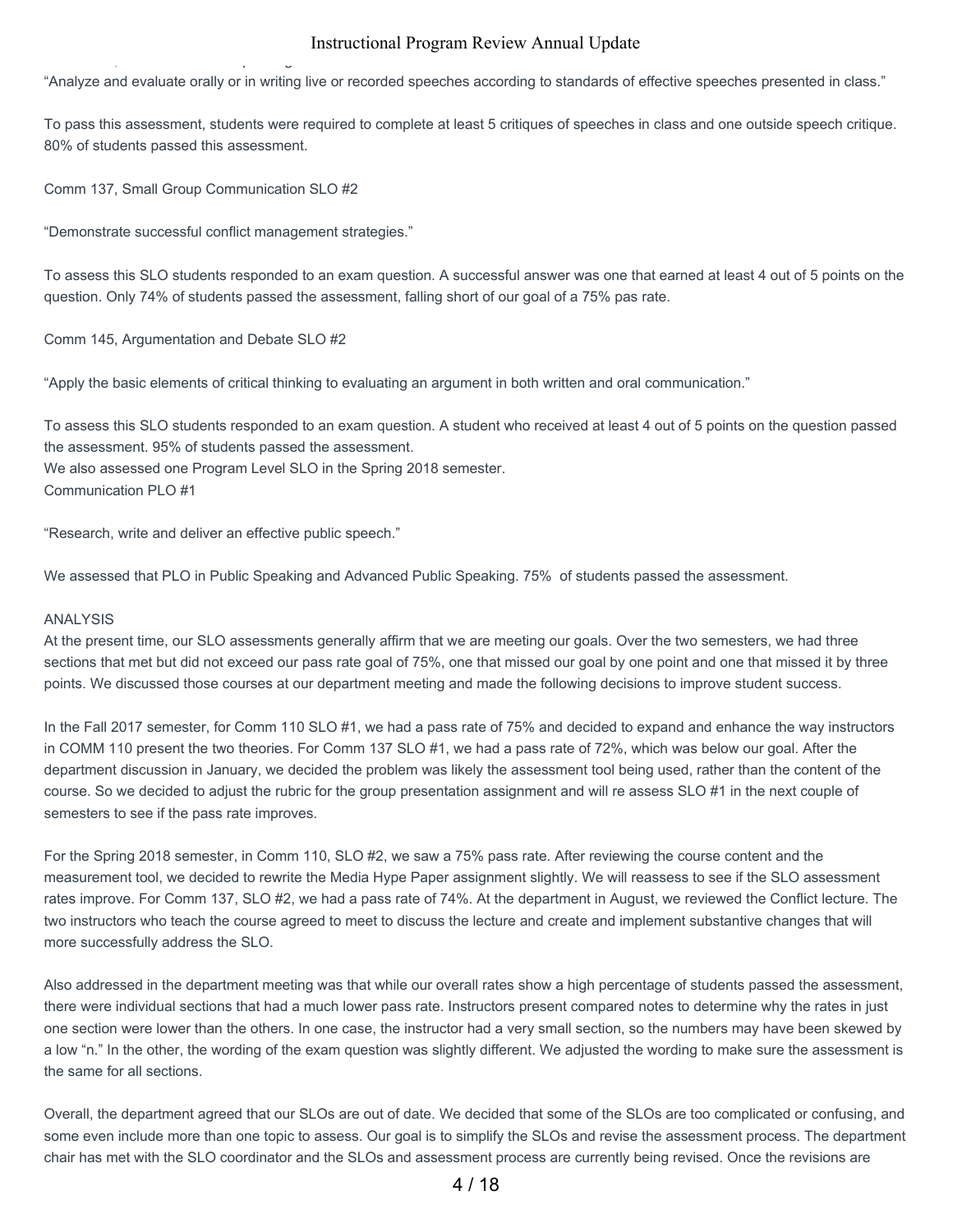approved by the department we feel confident our process will be more effective in the future. To further improve department effectiveness, we plan to revise the course outlines and have them approved by the Curriculum Committee.

| Q7 Review your PLOs. Are the listed PLOs an accurate<br>reflection of the program's current learning objectives? | <b>Yes</b> |
|------------------------------------------------------------------------------------------------------------------|------------|
| <b>Q8</b> Are the PLOs mapped onto the course SLOs?                                                              | Yes        |

#### **Q9** Discuss your assessment plan for the PLOs.

We have an assessment schedule in place that allows us to assess one or two of our PLOs per semester. We assess them in the courses to which they are mapped. All of the PLOs are assessed over a period of three years. For the Fall 2017 semester, we assessed COMM PLO #2 "Analyze, critique, improve interpersonal relationships in both personal and professional contexts." We assessed this PLO in three courses: Comm 120, Comm 124, and Comm 137. In order to pass the assessment, students answered an exam question. 90% of students passed the assessment. For the Spring 2018 semester, we assessed PLO #3, "Describe and apply specific skills to the communication process, including perception, emotion, listening and conflict management." To assess this SLO, we asked an exam question in our Comm 120 courses. 88% of students passed the assessment. We are pleased with both results. However, we plan to significantly revise our SLOs and assessment process before the Spring 2019 semester begins. That will impact our PLOs and we anticipate the PLOs will be changing as a result.

#### Page 3: IIB. Student Achievement

#### **Q10** How has the program's success rate changed over the past year?

The overall success rate for the Communication Department has stayed relatively steady over the past 5 years. The success rate has increased slightly from 75% in the Fall of 2013 to 78% in the Fall of 2017. It peaked at 83% in the Fall of 2015. As a Department, our success rate goal has been 75%, so we are pleased that our success rate has not fallen below our goal. As the campus wide goal is now 77%, we plan to make a 77% success rate the goal for our department, as well.

**Q11** The College has set a 2024 goal of reaching a 77% course success rate (students passing with a grade of A, B, C, or P out of those enrolled at census) for the College as a whole. Consider how your will program help the College reach its long-term goal of increasing the course success rate to 77%. This is intended to provide a goal for improvement only; programs will not be penalized for not meeting the goal. What is your program's one-year goal for success rate across all courses in the program?

The Communication Department plans to use 77% as our overall success rate goal. We intend to discuss and implement this change at our January Department meeting. Each course needs to be addressed separately by the team of instructors that teach that course. In addition, we plan to make an effort to reach out to students in the first week, in an attempt to increase retention and success rates at the same time. Our success rates for most semesters over the past 5 years have been at or above 77%, so we believe 77% is an achievable goal for our department.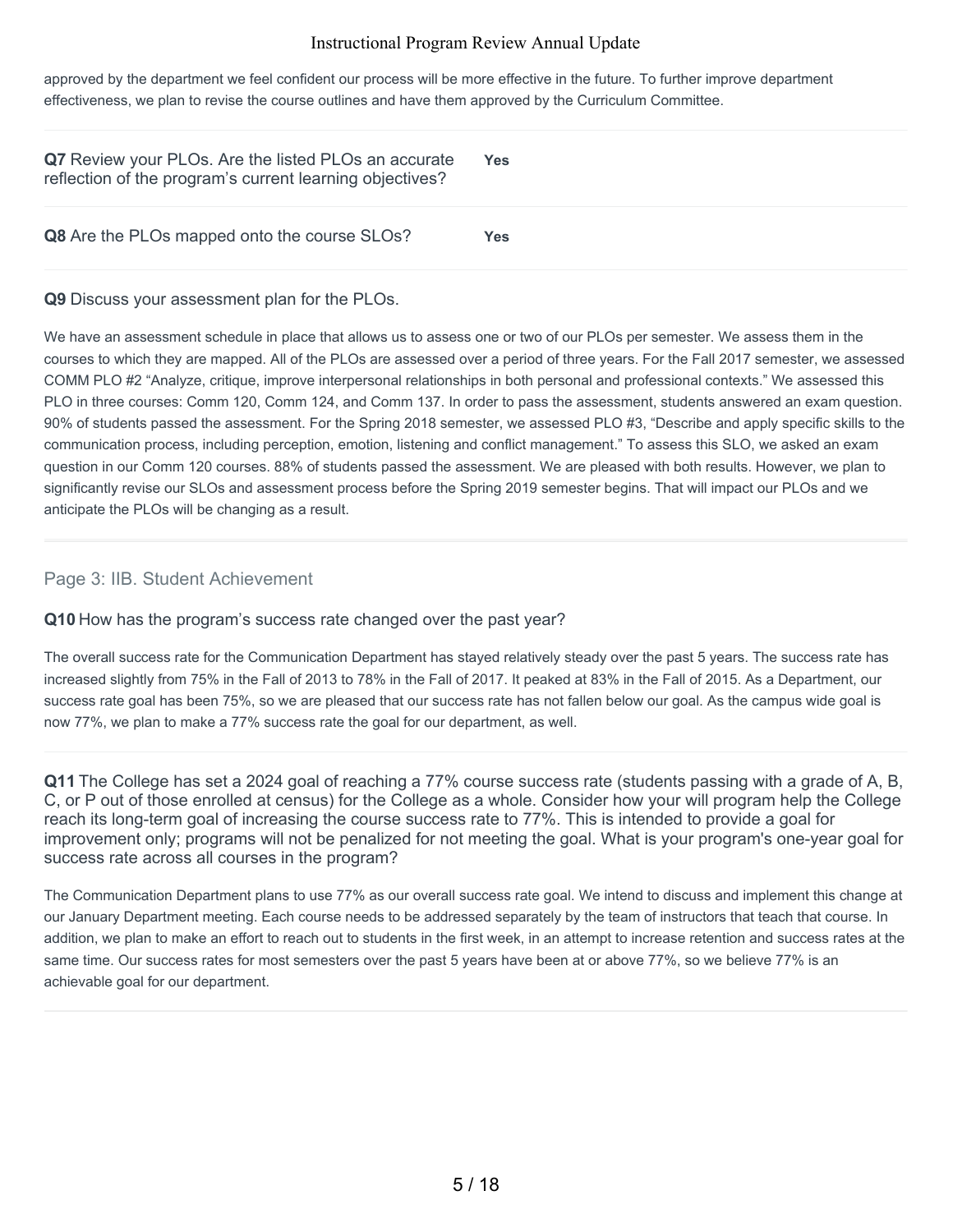#### **Q12** Which specific groups (by gender and ethnicity) have success rates lower than that of the program overall?

The success rates in the Communication Department for the most part range between 70 and 100%, so we are generally satisfied with the success rates for all students. The success rate for female students is generally higher than for male students, but only slightly higher. For example, the success rate for male students was 78% in the Fall of 2017, and 79% for female students. This difference is in line with campus wide statistics. The group with the lowest success rates is African American students. The success rate for African American students ranged from 52% in the Fall of 2013 to 61% in the Fall of 2017, with a high of 82% in the Spring of 2015. These success rates are clearly much lower than we would like to see. In the past decade, we saw a significant rise in success rates among our African American students, but it appears to have dropped back down. The techniques we used to include African American students in the past worked well, so we will revisit those in order to attempt to improve the success rates of African American students again. Instructors in the Communication Department focused on Equity, diversity and inclusion in our classrooms. We made an effort to incorporate examples of news stories, images, and examples that included and related to African Americans. We discussed Civil Rights history and current events in our Intercultural, Interpersonal, and Argumentation Classes. We will revisit those techniques in our January department meeting and make sure that new adjunct instructors are also employing these techniques in their courses. The success rates for our Hispanic students are also slightly below our department average. The rate ranged from 71% in the Fall of 2013 and 78% in the Fall of 2017. These rates are not alarming, but they are slightly lower than average. In the past 5 years we have seen a significant increase in the numbers of Hispanic students in our classrooms. We will discuss the possibility of making our curriculum delivery more inclusive in ways that appeal to our Hispanic students.

#### **Q13** What program (or institutional) factors may be contributing to these lower rates of success for these groups of students?

It is difficult to know what factors would lead these groups to achieve success at lower rates than the average. Any speculation would be based on guesswork and therefore not terribly helpful. Such guesses could also lead to stereotypical assumptions, which would also not be particularly productive in this conversation. Our department would prefer research on the issue, as that would lead to more helpful conclusions. We plan to ask district researcher to help develop a questionnaire that will allow us to ask our students about this question.

#### **Q14** What specific steps will the program take to address these equity gaps in the 2019/20 academic year?

As always, the Communication Department will strive to treat all students equally. We will continue to treat students with respect and understanding, regardless of their ethnicity, gender, gender identity, religion, etc. We will identify low achievers as early as possible in the semester and offer encouragement and assistance. We will encourage our students to visit the Communication tutor and the Writing Center for assistance.

#### **Q15** How do these activities align with the goals set forth in your last comprehensive program review?

We have not set specific long term goals in this annual update. But we do have long term goals in the Communication Department. And we will continue to work toward keeping students from falling through the cracks. In the Communication Department, we have to work hard at retention because the subject of our classes, which often involves speaking in front of an audience, increases anxiety among our students. We will continue to use techniques, like group work and communication apprehension reduction techniques, to increase the bonds between students and to facilitate a sense of belonging and safety. We believe that establishing a safe and welcoming environment in our classrooms will help with our success and retention rates.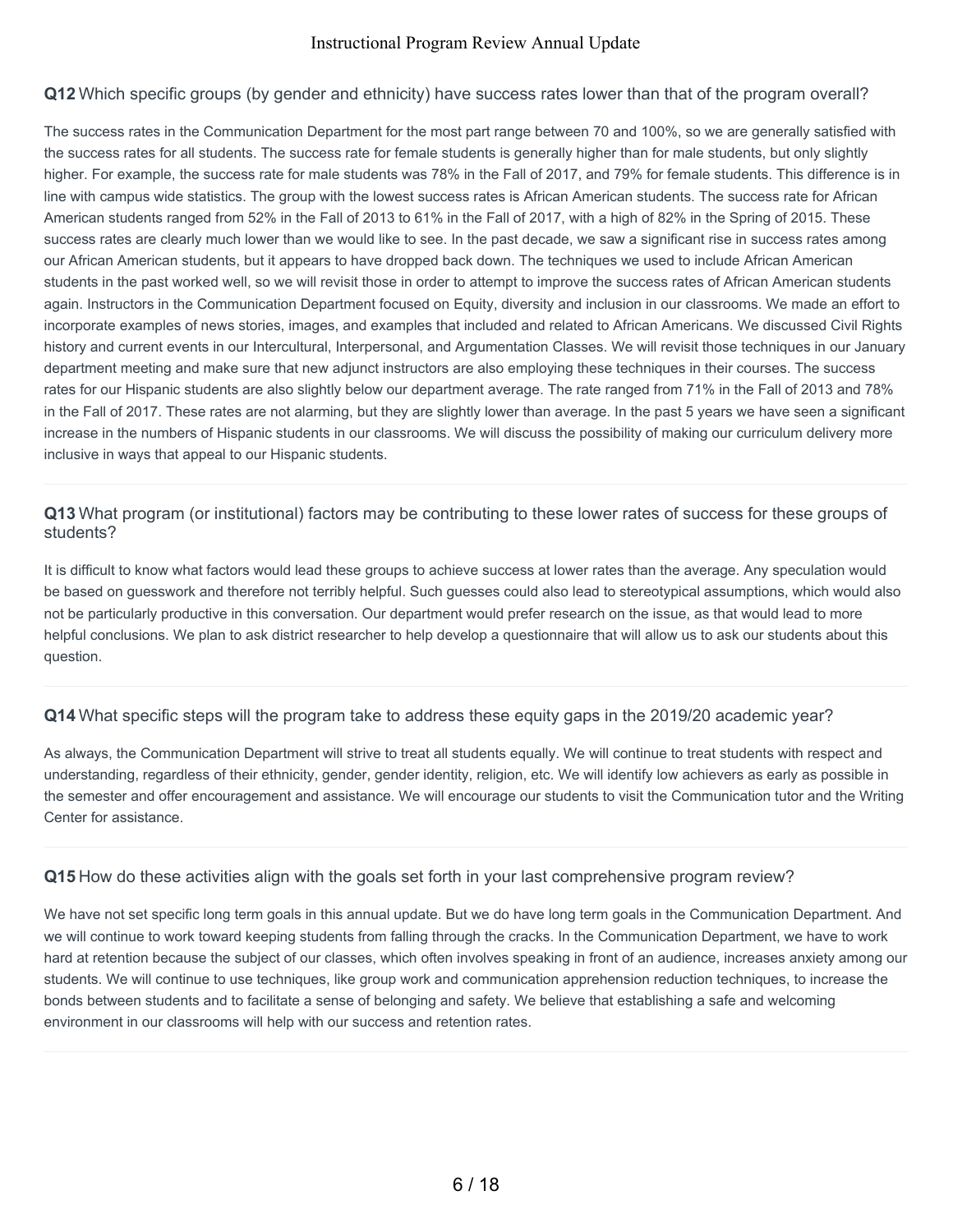**Q16** OPTIONAL: If you would like to attach any charts or additional documentation (aside from the program review report prepared by the IESE Office), please upload it using the button below. You can upload PDF, Word, and image files.

Page 4: Distance Education

**Q17** Does your program offer any courses via distance education (online)? **Yes**

**Respondent skipped this question**

Page 5: Distance Education Course Success

**Q18** Are there differences in success rates for distance education (online) versus in-person sections? **Yes**

**Q19** If there are differences in success rates for distance education (online) versus in person sections, what will the program do to address these disparities?

This is a difficult question to answer for Communication. We offer only one fully online course. We offer at least one section of Comm 110 online each semester, including winter and summer sessions. We do not offer the course in face-to-face format so we cannot compare success rates between face-to-face and online. The data show that success and retention rates for our online classes are slightly lower than for our face-to-face classes. For Communication over the past 5 years, the overall retention rates for face-to-face classes have generally been in the low 90s. The highest retention rate was 93% for the Fall 2013 semester and the lowest was 92% for the Fall semester, 2017. In the online class, our retention rates over the past 5 years have ranged from a high of 83 in the Fall semester of 2015 to a low of 68 in the Fall of 2014. Although in the most recent semester for which we have data, the Spring of 2018, our online classes show a remarkably high retention rate of 95%. Success rates over the past 5 years in face-to-face classes ranged from the high 70's to the mid 80s. For example, the highest rate was 84 in the Spring of 2017, and the low of 78 for the Spring semester of 2016. Our online classes had success rates that ranged from a high of 79% in the Spring 2018 semester to a low of 53% in the Spring 2016 semester. We are concerned by the low success rate in the spring 2016 online class. Since the success rate has increased significantly in the two years since, we are hoping the low success rates are in the past. But we will continue to monitor them closely. We offer two of our courses in hybrid format, Comm 120 (Interpersonal Communication) and Comm 122 (Public Speaking). We have offered the Comm 120 in hybrid format for the past couple of semesters.

Offering the Public Speaking class in online format is controversial. Until very recently, the CSU campuses refused to accept Comm 120 to fulfill the oral communication requirement if it was taught in online format. One of the Communication Department's full time instructors focused her sabbatical project (2013) on online and hybrid instruction in Comm 122. She conducted a survey of Communication department chairs in the California Community Colleges. Very few (30%) of the chairs supported the idea of teaching public speaking in a fully online format. But a large majority (80%) supported the idea of teaching it in hybrid format. The department has offered one section of the public speaking course hybrid format for the past 4 semesters.

So far the success and retention rates for the hybrid classes are about the same as they are for the face-to-face classes. We saw retention rates that ranged from a low of 88% in the Spring 2017 semester to a remarkable high of 98% in the Spring of 2018. Our success rates ranged from a high of 85% in the Spring semester to a low of 75% in the Spring semester 2018. These numbers are promising, but we have to to keep in mind that our data is limited, due to the fact that our number of hybrid sections is still quite low.

Page 6: IV. Previous Goals: Update (If Applicable)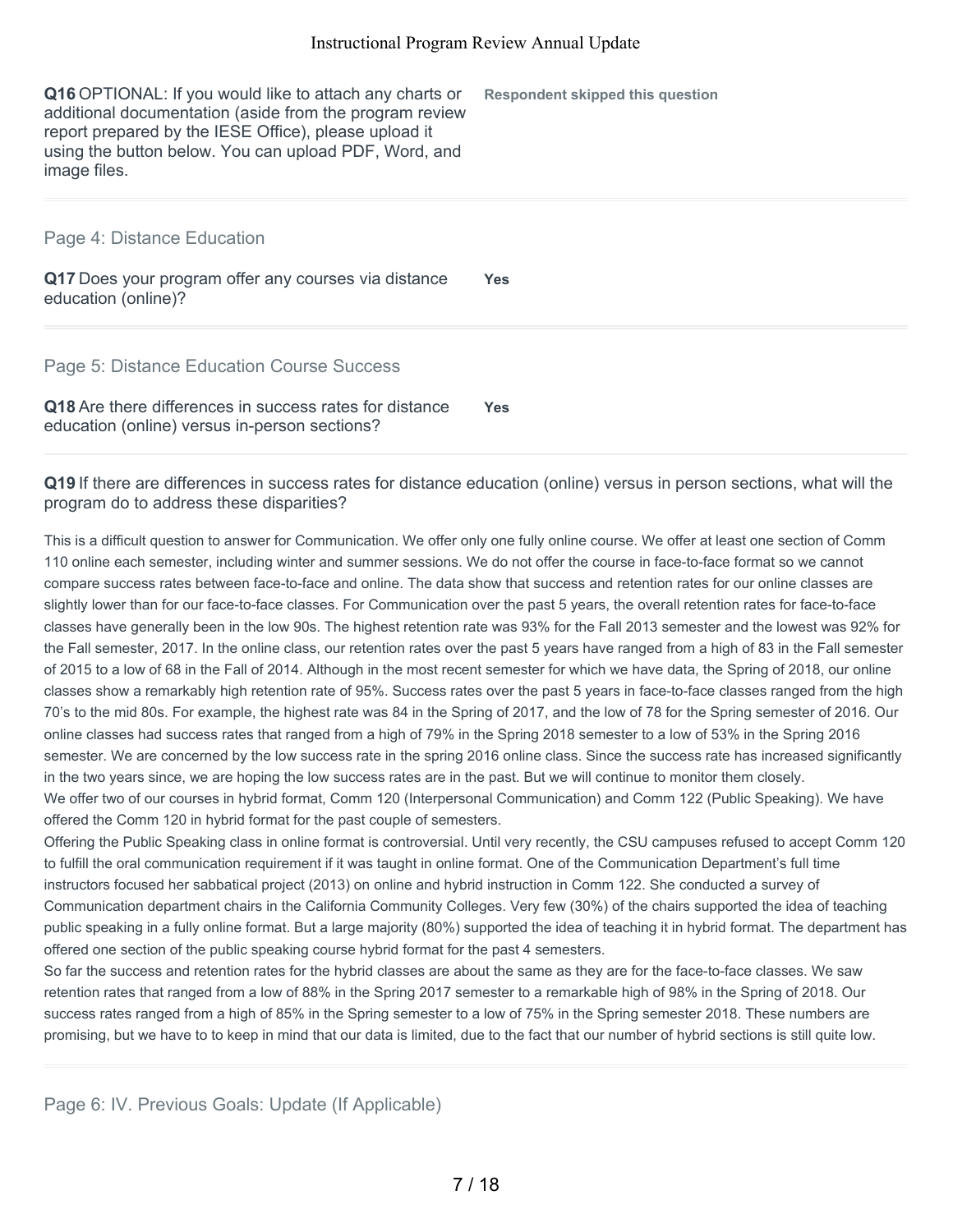| Q20 Would you like to provide an update for your<br>previous program review goal(s)? | <b>Yes</b>                                                                                                                                                                                                                                                                                                                                                                                                                                                                                                                                                                                 |
|--------------------------------------------------------------------------------------|--------------------------------------------------------------------------------------------------------------------------------------------------------------------------------------------------------------------------------------------------------------------------------------------------------------------------------------------------------------------------------------------------------------------------------------------------------------------------------------------------------------------------------------------------------------------------------------------|
| Page 7: Previous Goal 1                                                              |                                                                                                                                                                                                                                                                                                                                                                                                                                                                                                                                                                                            |
| <b>Q21</b> Previous Goal 1:                                                          |                                                                                                                                                                                                                                                                                                                                                                                                                                                                                                                                                                                            |
| Revise and Update Communication Courses                                              |                                                                                                                                                                                                                                                                                                                                                                                                                                                                                                                                                                                            |
| <b>Q22</b> Link to College Strategic Goal(s):                                        | <b>Guided Student</b><br><b>Pathways</b>                                                                                                                                                                                                                                                                                                                                                                                                                                                                                                                                                   |
| Q23 Goal Status                                                                      | Deleted - Please explain below::<br>We are planning to revise all of our course outlines for active<br>courses in the next academic year. We have recently revised<br>Comm 120, Comm 122, and Comm 124 but need to revise<br>Comm 110, Comm 123, Comm 137 and Comm 145. We<br>have deactivated Comm 136 and plan to deactivate Comm<br>135, 238, 239, 240 and 241 (as mentioned in an earlier<br>question). We are deactivating, rather than deleting these<br>courses in the hope that they may be reactivated in the<br>future when our department enrollments warrant offering<br>them. |

**Q24** How was the goal evaluated? If the goal is "in progress," how will it be evaluated?

If the courses are approved by the Curriculum Committee, the plan was successful.

**Q25** Please provide the rationale for this goal:

These course outlines need to be revised periodically in order for the Communication Department to comply with the 5 year Curriculum Committee cycle. The revisions are also necessary to make sure the language in the outlines is up-to-date. We revise the outlines to include discipline changes at the state and national level and to revise and update our SLOs. Making sure our courses comply with requirements to fill General Education guidelines at both Cuyamaca as well as CSU and UC is also critical to helping our students to be successful.

**Q26** Please provide the goal action steps for the year (previously "Activities"):

- a. The two full time instructors in the department meet and produce a rough draft for each outline.
- b. At our department meeting, we collect feedback and input from the adjunct instructors in our department.
- c. As needed, we have small teams of instructors who actually teach each course meet to work on specific sections of the outlines.
- d. We send revised course outlines with the necessary forms to the Curriculum Committee for approval.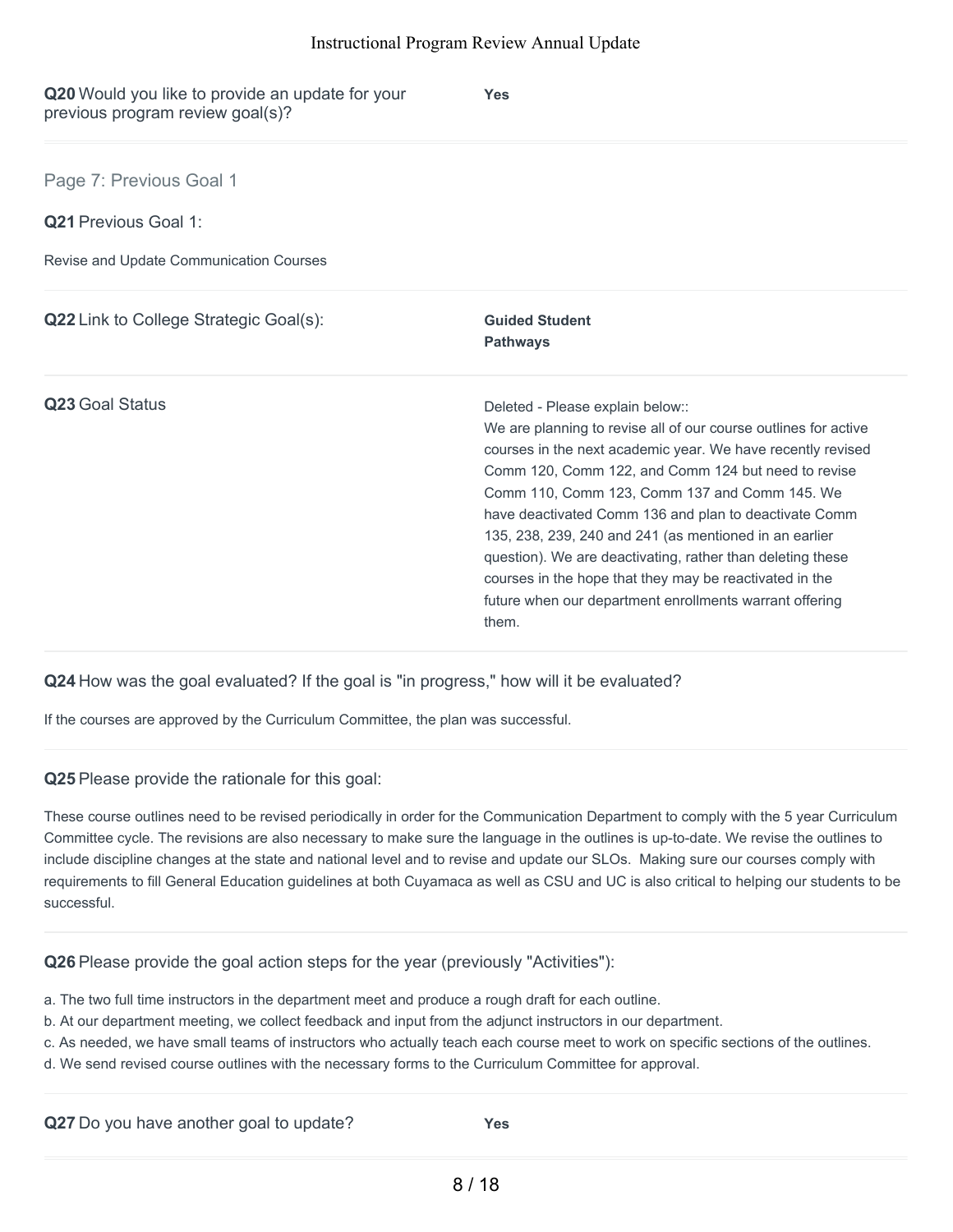Page 8: Previous Goal 2

**Q28** Previous Goal 2:

Identify and Train Tutors in Communication

| Q29 Link to College Strategic Goal(s): | <b>Guided Student</b><br><b>Pathways</b>           |
|----------------------------------------|----------------------------------------------------|
|                                        | <b>Student Validation and</b><br><b>Engagement</b> |
| Q30 Goal Status                        | <b>Completed</b>                                   |

#### **Q31** How was the goal evaluated? If the goal is "in progress," how will it be evaluated?

We have an embedded tutor in one Communication 120 course. The tutor is available to help students enrolled in any of our Communication courses. We hope to increase the number of students who visit the tutor in the coming semesters. We also hope to determine how many students visited the tutor and we plan to compare success rates for the section with the embedded tutor with the success rates of the other sections of Comm 120.

**Q32** Please provide the rationale for this goal:

The idea was first suggested by our Dean. In addition, students have asked us for tutors that could help them with Communication assignments. We hope to see improvements in our SLO pass rates as a result of implementing this activity.

| Q33 Please provide the goal action steps for the year<br>(previously "Activities"): | <b>Respondent skipped this question</b>                              |
|-------------------------------------------------------------------------------------|----------------------------------------------------------------------|
| Q34 Do you have another goal to update?                                             | <b>Yes</b>                                                           |
| Page 9: Previous Goal 3                                                             |                                                                      |
| <b>Q35</b> Previous Goal 3:                                                         |                                                                      |
| Pilot Blended Classes and Compare Success Rates                                     |                                                                      |
| Q36 Link to College Strategic Goal(s):                                              | <b>Guided Student</b><br>$\overline{\phantom{a}}$<br><b>Pathways</b> |
|                                                                                     | <b>Student Validation and</b><br><b>Engagement</b>                   |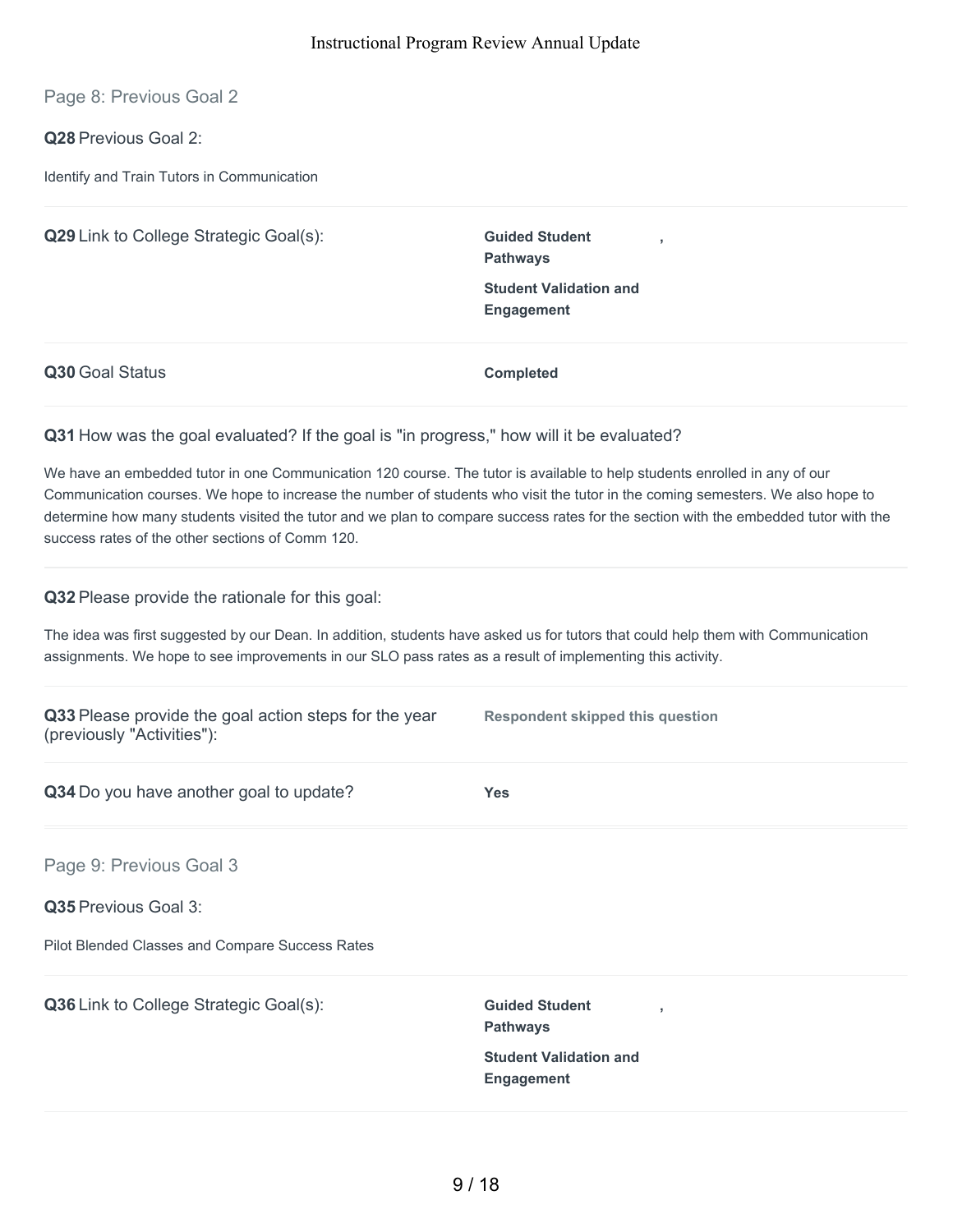| Q37 Goal Status                                                                                                                                                                                             | <b>Completed</b>                        |
|-------------------------------------------------------------------------------------------------------------------------------------------------------------------------------------------------------------|-----------------------------------------|
| Q38 How was the goal evaluated? If the goal is "in progress," how will it be evaluated?<br>When we have the data, we will make a decision as to how to proceed with the two hybrid sections of our courses. |                                         |
| Q39 Please provide the rationale for this goal:                                                                                                                                                             | <b>Respondent skipped this question</b> |
| Q40 Please provide the goal action steps for the year<br>(previously "Activities"):                                                                                                                         | <b>Respondent skipped this question</b> |
| Q41 Do you have another goal to update?                                                                                                                                                                     | <b>No</b>                               |
| Page 10: Previous Goal 4                                                                                                                                                                                    |                                         |
| Q42 Previous Goal 4:                                                                                                                                                                                        | <b>Respondent skipped this question</b> |
| Q43 Link to College Strategic Goal(s):                                                                                                                                                                      | <b>Respondent skipped this question</b> |
| <b>Q44 Goal Status</b>                                                                                                                                                                                      | <b>Respondent skipped this question</b> |
| Q45 How was the goal evaluated? If the goal is "in<br>progress," how will it be evaluated?                                                                                                                  | <b>Respondent skipped this question</b> |
| <b>Q46</b> Please provide the rationale for this goal:                                                                                                                                                      | <b>Respondent skipped this question</b> |
| Q47 Please provide the goal action steps for the year<br>(previously "Activities"):                                                                                                                         | <b>Respondent skipped this question</b> |
| Page 11: V. New Goals (If Applicable)                                                                                                                                                                       |                                         |
| Q48 Would you like to propose any new goal(s)?                                                                                                                                                              | <b>Yes</b>                              |
|                                                                                                                                                                                                             |                                         |

Page 12: New Goal 1

## **Q49** New Goal 1:

1. New Goal 1: Revise SLOs for the following courses: Comm 110, Comm 120, Comm 122, Comm 123, Comm 124, Comm 137, and Comm 145.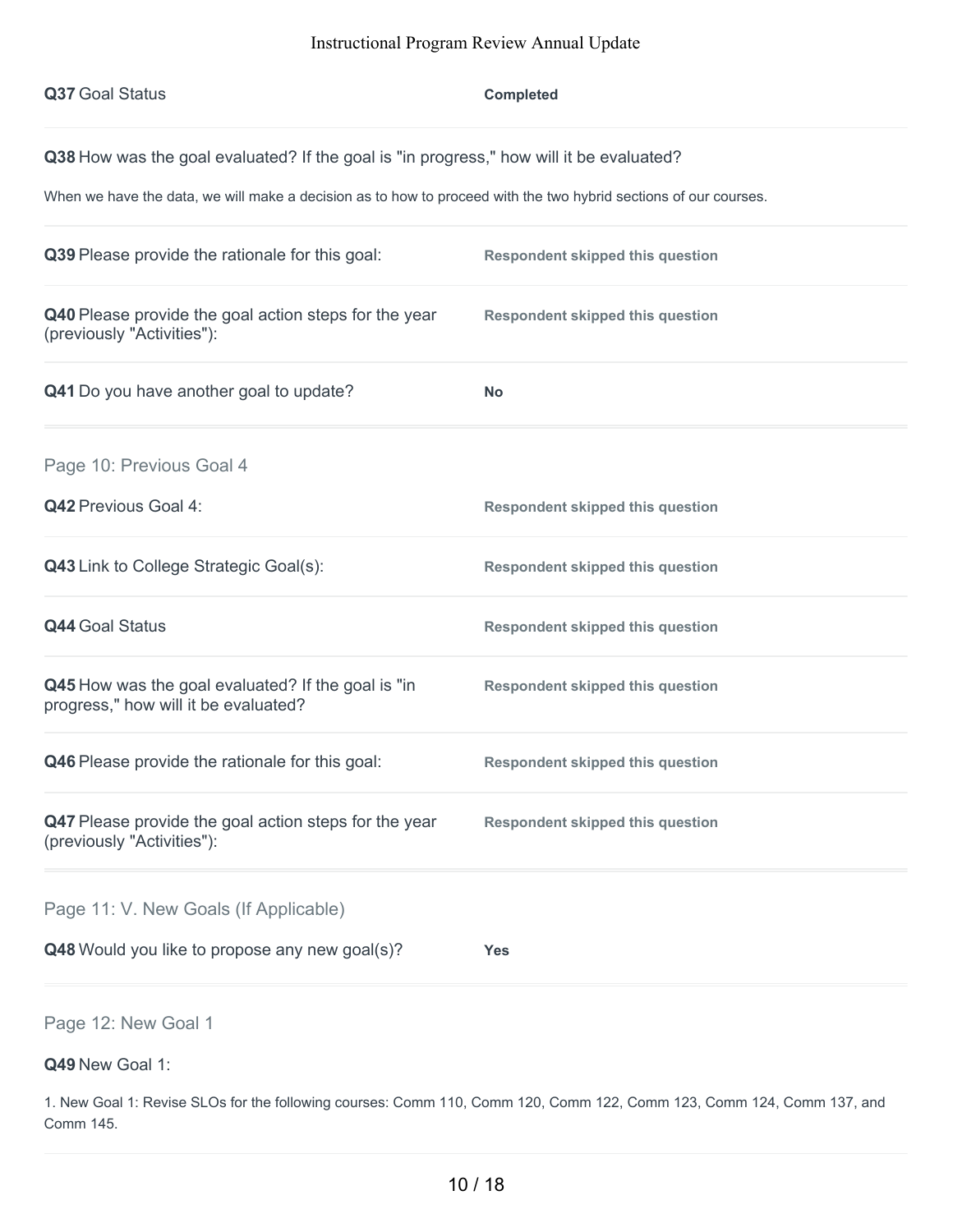**Q50** Link to College Strategic Goal(s): **Guided Student** 

**Pathways Student Validation and Engagement**

**,**

**Q51** Please provide the rationale for this goal:

The SLOs have not been revised in many years. It is time to update them. We want the SLOs to be more clear. We want to make sure they can be assessed effectively.

**Q52** Please provide the goal action steps for the year (previously "Activities"):

The department chair will meet with the SLO coordinator for suggestions.

The department chair will attend an SLO workshop.

The two full time instructors will meet to create rough drafts of the new SLOs.

At the department meeting, the full time instructors will meet with the adjunct instructors for their input and suggestions.

The course outlines with the necessary forms will be sent to the Curriculum Committee for approval.

#### **Q53** How will the goal be evaluated?

If the new course outlines pass at the Curriculum Committee meeting, the department will have successfully completed the activity

| Q54 Do you have another new goal?                          | <b>Yes</b>                               |  |
|------------------------------------------------------------|------------------------------------------|--|
| Page 13: New Goal 2                                        |                                          |  |
| Q55 New Goal 2:                                            |                                          |  |
| Revise the SLO assessment plan and the assessment schedule |                                          |  |
| <b>Q56</b> Link to College Strategic Goal(s):              | <b>Guided Student</b><br><b>Pathways</b> |  |
|                                                            | <b>Student Validation and</b>            |  |

**Q57** Please provide the rationale for this goal:

The SLO assessment plan and schedule have not been revised in many years. It is time to update them. We want to make sure we are assessing the SLOs effectively.

**Engagement**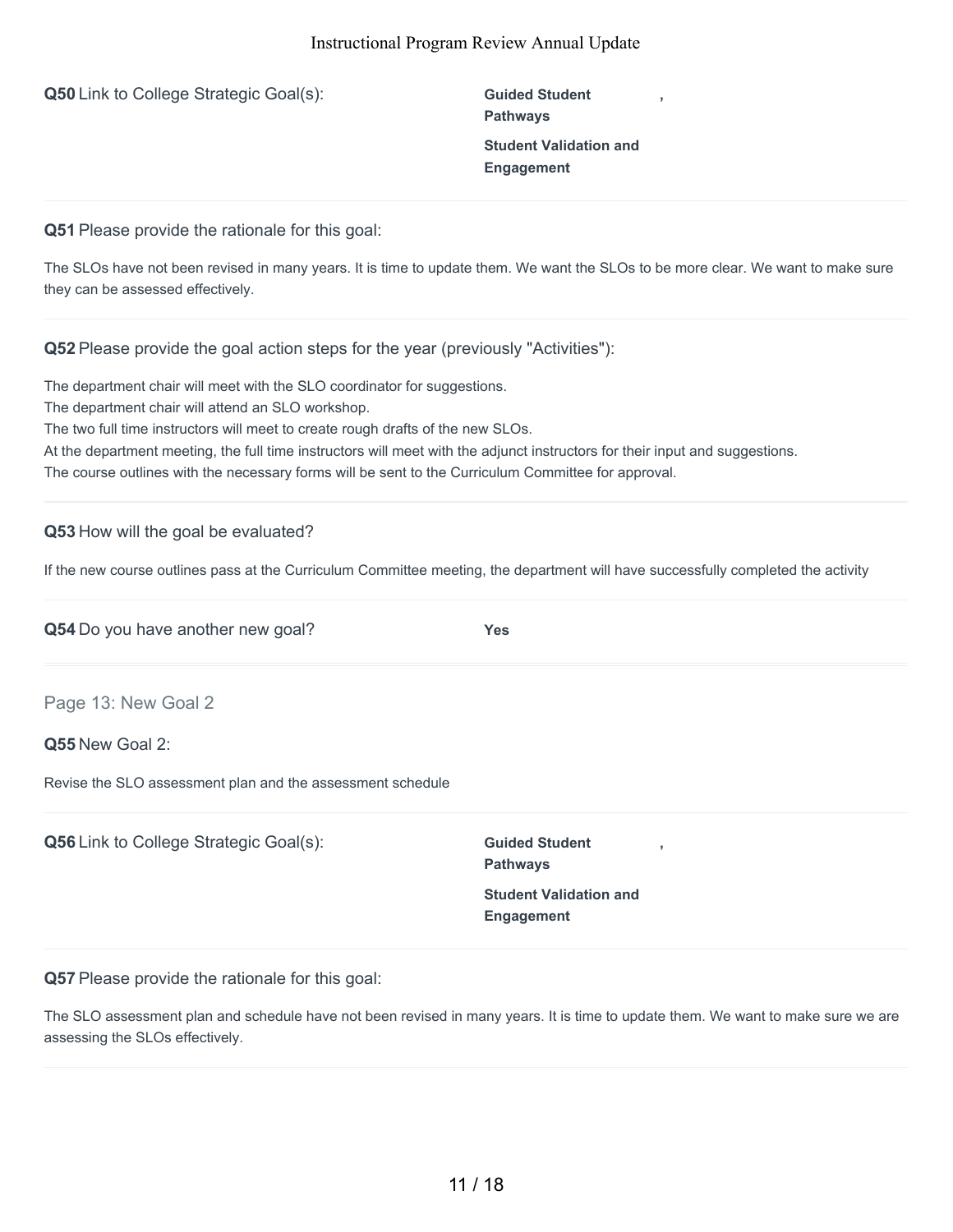**Q58** Please provide the goal action steps for the year (previously "Activities"):

The department chair will meet with the SLO coordinator for suggestions The department chair will attend SLO an workshop The two full time instructors will meet to create rough drafts of the new SLO assessment plan and schedule At the department meeting, the full time instructors will meet with the adjunct instructors for their input and suggestions The changes will be implemented at the department level

#### **Q59** How will the goal be evaluated?

If the new SLO assessment plan and schedule are implemented at the department level, the department will have successfully completed the activity.

**Q60** Do you have another new goal? **Yes**

#### Page 14: New Goal 3

#### **Q61** New Goal 3:

An additional mid-semester meeting will be held to promote department bonding, to inform instructors about issues, and share classroom challenges and potential solutions.

**Q62** Link to College Strategic Goal(s): **Guided Student** 

**Pathways Student Validation and Engagement Organizational Health**

**,**

**,**

**Q63** Please provide the rationale for this goal:

We plan on initiating an additional Communication Department Faculty meeting partway through the semester to supplement the Professional Development Week Meeting. The purpose of the meeting will be to address any changes or issues in the Division and to allow instructors to talk about classroom issues. The additional meeting will help the adjunct instructors feel more connected to the department. It will give them an opportunity to have their questions addressed and feel like part of the team.

#### **Q64** Please provide the goal action steps for the year (previously "Activities"):

The Department Chair will contact instructors to find an available time.

The two full time instructors will discuss ways to motivate part time instructors to attend.

The Department Chair will schedule a meeting and prepare an agenda.

The Full time Communication instructor will prepare an ice-breaker activity.

The full time instructor will plan the refreshments.

After the meeting is held, the two full time instructors will evaluate the meeting and determine ways to improve it.

If successful, he mid semester meeting will become a regular part of the Department schedule.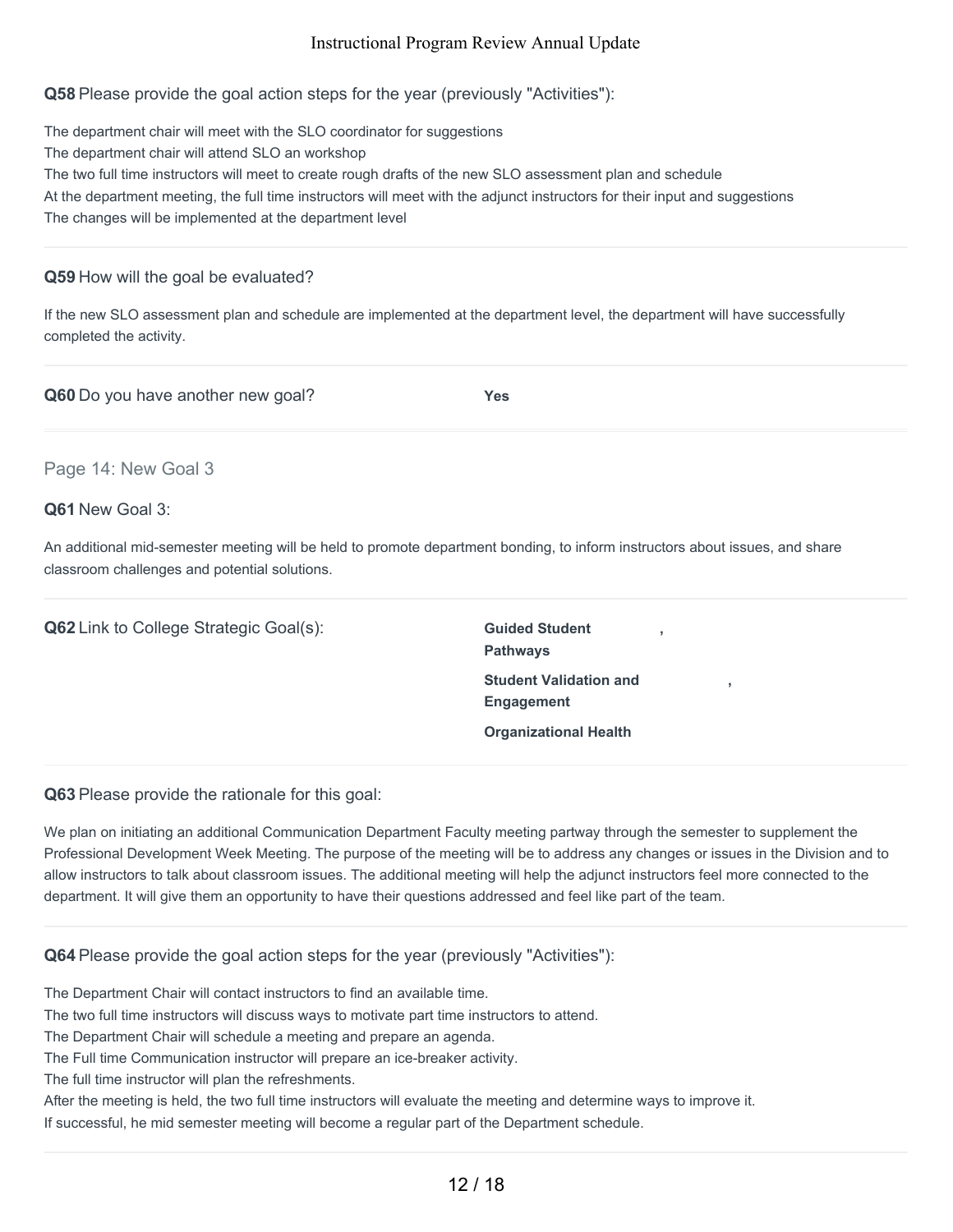#### **Q65** How will the goal be evaluated?

After the meeting is held, the two full time instructors will evaluate the meeting and determine ways to improve it. If successful, the mid semester meeting will become a regular part of the Department schedule.

| Q66 Do you have another new goal?                                                                                                                                                                                                                                                                                                                                                   | <b>No</b>                               |
|-------------------------------------------------------------------------------------------------------------------------------------------------------------------------------------------------------------------------------------------------------------------------------------------------------------------------------------------------------------------------------------|-----------------------------------------|
| Page 15: New Goal 4                                                                                                                                                                                                                                                                                                                                                                 |                                         |
| Q67 New Goal 4:                                                                                                                                                                                                                                                                                                                                                                     | <b>Respondent skipped this question</b> |
| <b>Q68</b> Link to College Strategic Goal(s):                                                                                                                                                                                                                                                                                                                                       | <b>Respondent skipped this question</b> |
| <b>Q69</b> Please provide the rationale for this goal:                                                                                                                                                                                                                                                                                                                              | <b>Respondent skipped this question</b> |
| Q70 Please provide the goal action steps for the year<br>(previously "Activities"):                                                                                                                                                                                                                                                                                                 | <b>Respondent skipped this question</b> |
| Q71 How will the goal be evaluated?                                                                                                                                                                                                                                                                                                                                                 | <b>Respondent skipped this question</b> |
| Page 16: VI. Resources Needed to Fully Achieve Goal(s)                                                                                                                                                                                                                                                                                                                              |                                         |
| Q72 Is the program requesting resources this year to<br>achieve this goal?                                                                                                                                                                                                                                                                                                          | <b>No</b>                               |
| Page 17: V. Faculty Resource Needs                                                                                                                                                                                                                                                                                                                                                  |                                         |
| Q73 Are you requesting one or more faculty positions to<br>achieve this goal?                                                                                                                                                                                                                                                                                                       | <b>Respondent skipped this question</b> |
| Page 18: Faculty Position Request(s)                                                                                                                                                                                                                                                                                                                                                |                                         |
| Q74 Please remember to complete the Faculty Position<br>Request Form (accessible here, under Staffing Request<br>Information) for this position that you are requesting and<br>upload it using the button below. The Faculty Position<br>Request Form (In Word) can be located here (under<br>Staffing Request Information). Brief Description of the<br><b>Position Requested:</b> | <b>Respondent skipped this question</b> |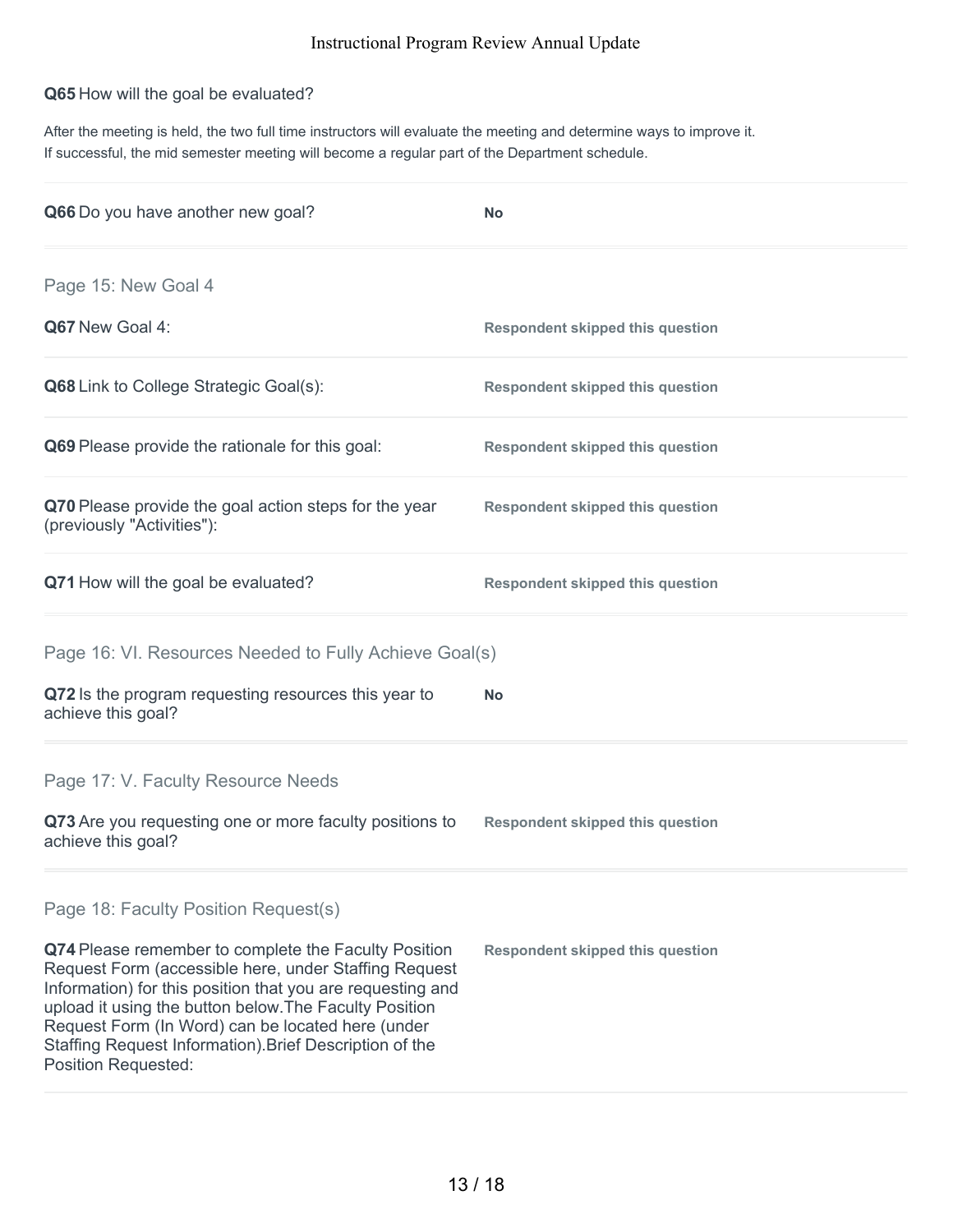| Q75 Faculty Position Request 1 - Related Program<br>Goal(s):                                                                                                                                                                                                                                                                                                                                                                   | <b>Respondent skipped this question</b> |
|--------------------------------------------------------------------------------------------------------------------------------------------------------------------------------------------------------------------------------------------------------------------------------------------------------------------------------------------------------------------------------------------------------------------------------|-----------------------------------------|
| Q76 Faculty Position Request Upload 1: Please upload<br>the completed faculty request form for the above position<br>using the button below. You can access the Word<br>version of the Faculty Position Request Form<br>here (under Staffing Request Information).                                                                                                                                                             | <b>Respondent skipped this question</b> |
| Q77 Faculty Position Request 2 (if applicable): Please<br>remember to complete the Faculty Position Request<br>Form (accessible here, under Staffing Request<br>Information) for this position that you are requesting and<br>upload it using the button below. The Faculty Position<br>Request Form (In Word) can be located here (under<br>Staffing Request Information). Brief Description of<br><b>Position Requested:</b> | <b>Respondent skipped this question</b> |
| Q78 Faculty Position Request 2 - Related Program<br>Goal(s):                                                                                                                                                                                                                                                                                                                                                                   | <b>Respondent skipped this question</b> |
| Q79 Faculty Position Request Upload 2: Please upload<br>the completed faculty request form for the above position<br>using the button below. You can access the Word<br>version of the Faculty Position Request Form here.                                                                                                                                                                                                     | <b>Respondent skipped this question</b> |
| Page 19: VI. Classified Staff Resource Needs                                                                                                                                                                                                                                                                                                                                                                                   |                                         |
| Q80 Are you requesting one or more classified positions<br>to achieve this goal?                                                                                                                                                                                                                                                                                                                                               | <b>Respondent skipped this question</b> |
| Page 20: Classified Staff Position Request(s)<br><b>Q81</b> Classified Staff Position Request 1: Please<br>remember to complete the Classified Staff Position<br>Request Form (accessible here, under Staffing Request<br>Information) for this position you are<br>requesting. Brief Description of Position Requested:                                                                                                       | <b>Respondent skipped this question</b> |
| <b>Q82</b> Classified Staff Position 1 Related Program Goal(s):                                                                                                                                                                                                                                                                                                                                                                | <b>Respondent skipped this question</b> |
| Q83 Classified Staff Position 1 Request Upload: Please<br>upload a completed Classified Position Request Form<br>for this request using the button below. You can access<br>the Word version of the Classified Position Request<br>Form here.                                                                                                                                                                                  | <b>Respondent skipped this question</b> |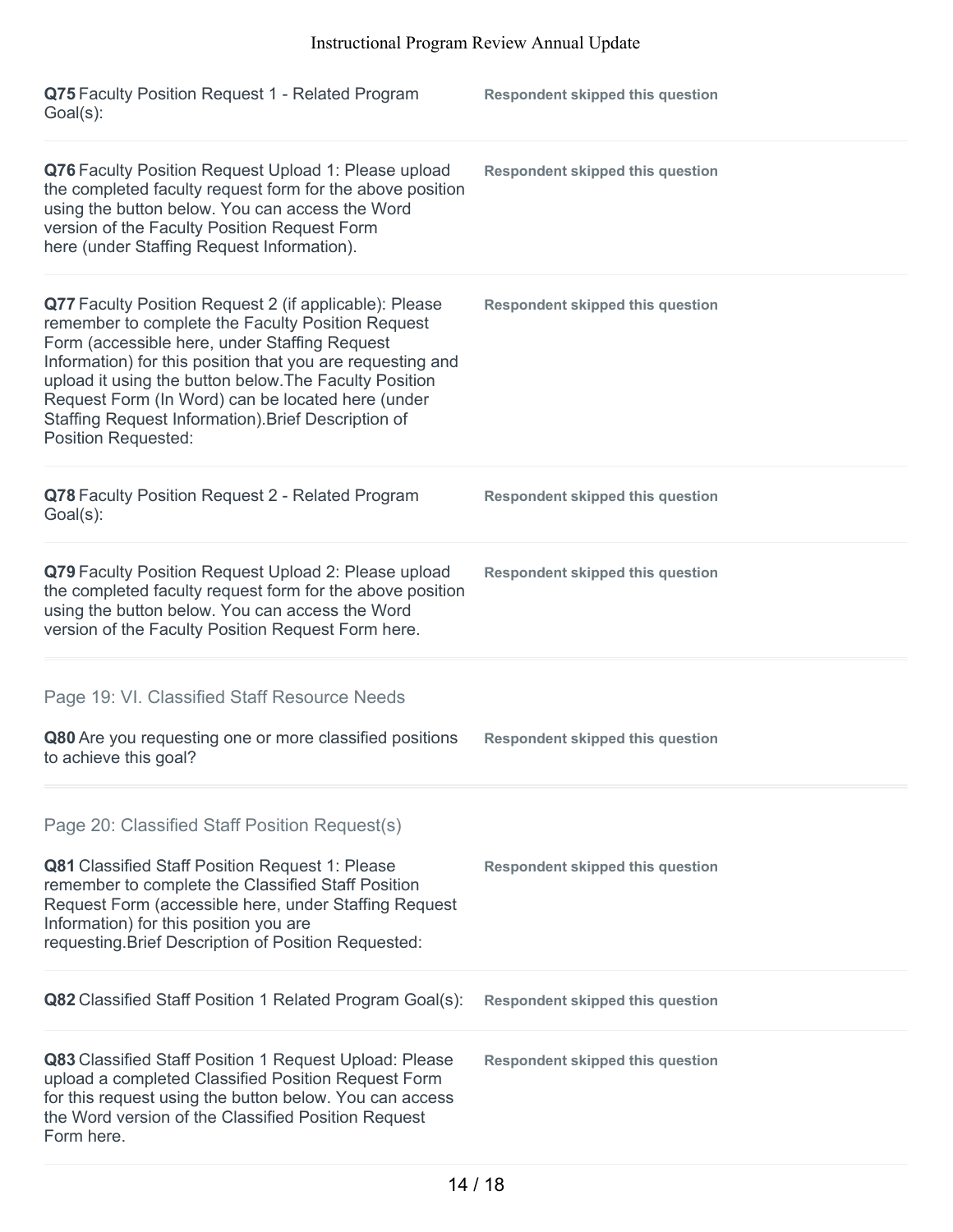| Q84 *** OPTIONAL*** Please use the button below to<br>upload the position classification description (obtained<br>from HR).                                                                                                                                                               | <b>Respondent skipped this question</b> |
|-------------------------------------------------------------------------------------------------------------------------------------------------------------------------------------------------------------------------------------------------------------------------------------------|-----------------------------------------|
| Q85 Classified Staff Position Request 2: Please<br>remember to complete the Classified Staff Position<br>Request Form (accessible here, under Staffing Request<br>Information) for each position you are requesting. Brief<br><b>Description of Position Requested:</b>                   | <b>Respondent skipped this question</b> |
| Q86 Classified Staff Position 2 Related Program Goal(s):                                                                                                                                                                                                                                  | <b>Respondent skipped this question</b> |
| <b>Q87</b> Classified Staff Position Request 2 Upload: Please<br>upload a completed Classified Position Request Form<br>for this request using the button below. You can access<br>the Word version of the Classified Position Request<br>Form here (under Staffing Request Information). | <b>Respondent skipped this question</b> |
| Q88 *** OPTIONAL*** Please use the button below to<br>upload the position classification description (obtained<br>from HR).                                                                                                                                                               | <b>Respondent skipped this question</b> |
| Page 21: VII. Technology Resource Needs                                                                                                                                                                                                                                                   |                                         |
| Q89 Are you requesting technology resources to achieve<br>this goal?                                                                                                                                                                                                                      | <b>Respondent skipped this question</b> |
| Page 22: Technology Request(s)                                                                                                                                                                                                                                                            |                                         |
| Q90 Technology Request 1: Please remember to<br>complete a Technology Request Form for each request<br>you are submitting. You can access the online<br>Technology Request Form here: Technology Request<br>Form                                                                          | <b>Respondent skipped this question</b> |
| Q91 Technology Request 2: Please remember to<br>complete a Technology Request Form for each request<br>you are submitting. You can access the online<br>Technology Request Form here: Technology Request<br>Form                                                                          | <b>Respondent skipped this question</b> |
|                                                                                                                                                                                                                                                                                           |                                         |

Page 23: VIII. Perkins and Strong Workforce Resource Needs

**Q92** Are you requesting Perkins and/or Strong Workforce resources to achieve this goal?

**Respondent skipped this question**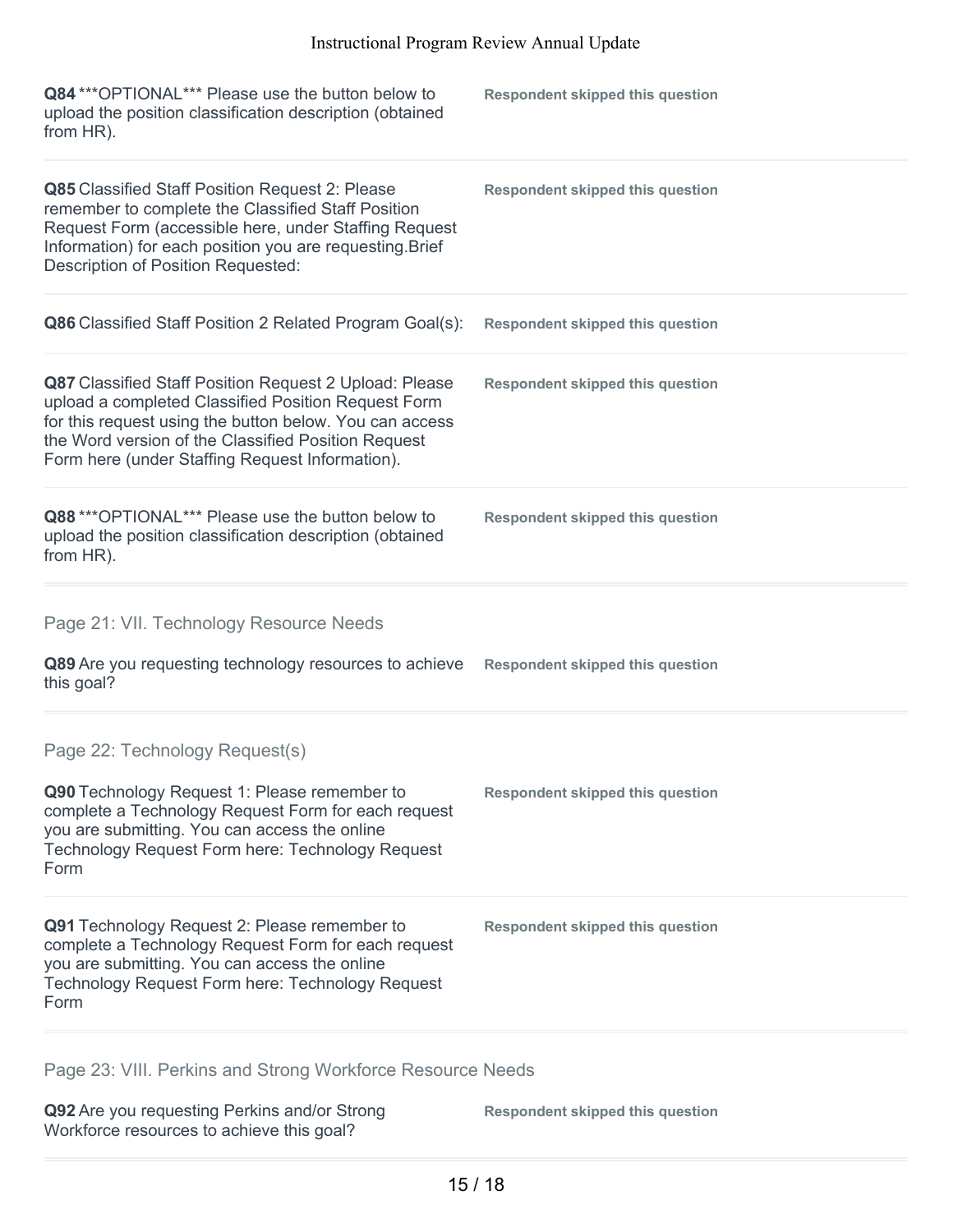| Page 24: Perkins Request and Strong Workforce                                                                                                                                                                                   |                                         |
|---------------------------------------------------------------------------------------------------------------------------------------------------------------------------------------------------------------------------------|-----------------------------------------|
| Q93 Perkins Request and Strong Workforce 1: Please<br>remember to complete the Perkins Request Form and<br>submit it via the annual Perkins/Strong Workforce<br>request process/cycle.                                          | <b>Respondent skipped this question</b> |
| Q94 Perkins Request and Strong Workforce 2: Please<br>remember to complete the Perkins Request Form and<br>submit it via the annual Perkins/Strong Workforce<br>request process/cycle.                                          | <b>Respondent skipped this question</b> |
| Page 25: IX. Supplies/Equipment Resource Needs<br>Q95 Are you requesting supplies and/or equipment<br>resources to achieve this goal?                                                                                           | <b>Respondent skipped this question</b> |
| Page 26: Supplies/Equipment Request(s)<br>Q96 Supplies/Equipment Request 1: In the boxes below<br>please provide information on your request.<br>Supplies/Equipment requests will be considered on a<br>one-time funding basis. | <b>Respondent skipped this question</b> |
| Q97 Supplies/Equipment Documentation 1: Please<br>upload any supplies/equipment quotes or additional<br>documentation for this request.                                                                                         | <b>Respondent skipped this question</b> |
| Q98 Supplies/Equipment Request 2: In the boxes below<br>please provide information on your request.<br>Supplies/Equipment requests will be considered on a<br>one-time funding basis.                                           | <b>Respondent skipped this question</b> |
| Q99 Supplies/Equipment Documentation 2 : Please<br>upload any supplies/equipment quotes or additional<br>documentation for this request.                                                                                        | <b>Respondent skipped this question</b> |
| Page 27: X. Facilities Resource Needs<br>Q100 Are you requesting facilities resources to achieve<br>this goal?                                                                                                                  | <b>Respondent skipped this question</b> |
|                                                                                                                                                                                                                                 |                                         |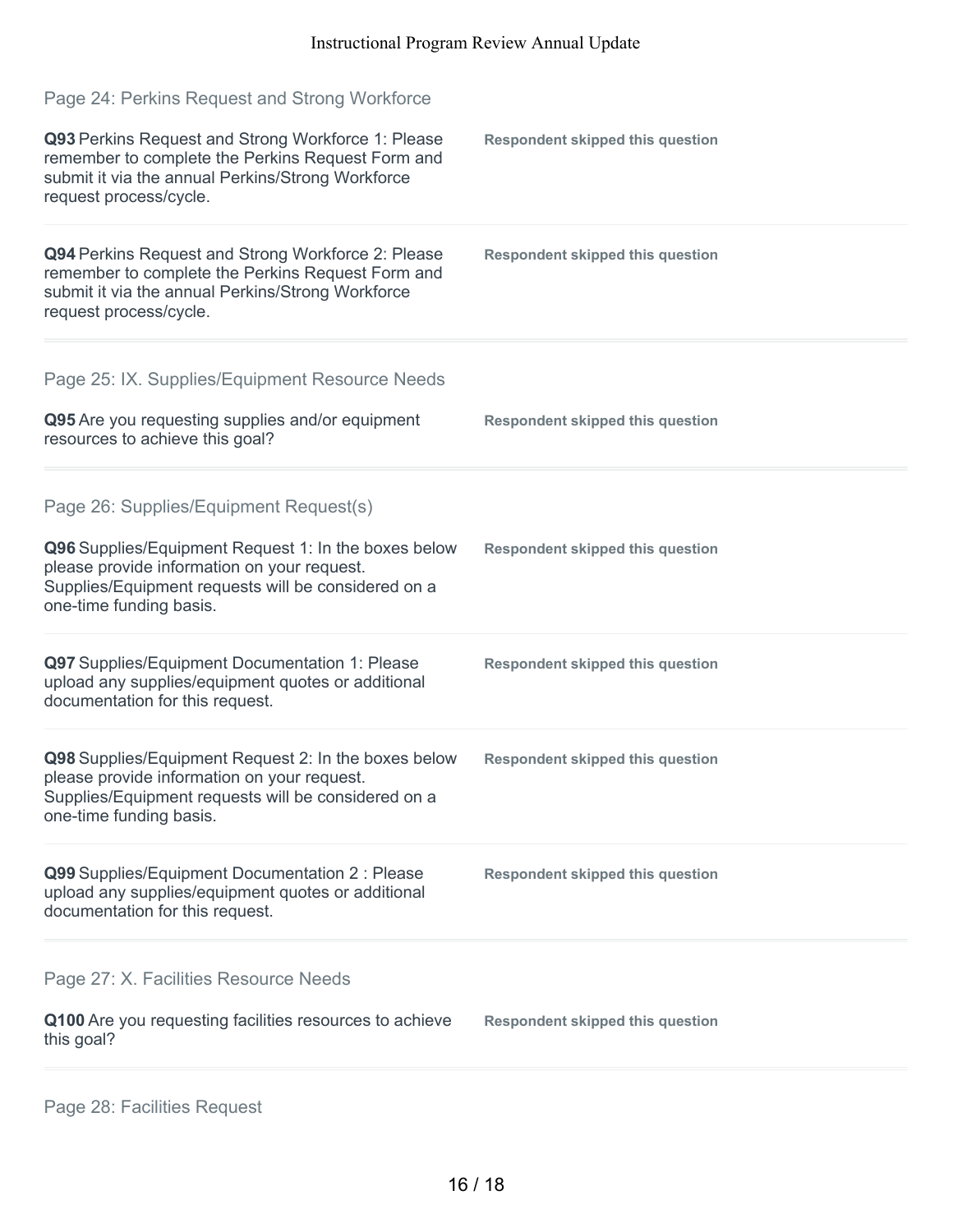| Q101 Facilities Request 1: Please provide the<br>information below and remember to complete a Facilities<br>Request Form accessible here: Facilities Request Form                      | <b>Respondent skipped this question</b> |
|----------------------------------------------------------------------------------------------------------------------------------------------------------------------------------------|-----------------------------------------|
| Q102 Facilities Request 2: Please provide the<br>information below and remember to complete a Facilities<br>Request Form, accessible here: Facilities Request Form                     | <b>Respondent skipped this question</b> |
| Page 29: XI. Professional Development Resource Needs                                                                                                                                   |                                         |
| Q103 Are you requesting professional development<br>resources to achieve this goal?                                                                                                    | <b>Respondent skipped this question</b> |
| Page 30: Professional Development Request                                                                                                                                              |                                         |
| Q104 Professional Development Request 1: Please<br>provide the information identified below and follow the<br>process for requesting professional development funds,<br>outlined here. | <b>Respondent skipped this question</b> |
| Q105 Professional Development Request 2: Please<br>provide the information identified below and follow the<br>process for requesting professional development funds,<br>outlined here. | <b>Respondent skipped this question</b> |
| Page 31: XII. Other Resource Needs                                                                                                                                                     |                                         |
| Q106 Are you requesting any other resources to achieve<br>this goal?                                                                                                                   | <b>Respondent skipped this question</b> |
| Page 32: Other Resource Requests                                                                                                                                                       |                                         |
| Q107 Other Resource Requests 1: Other resource<br>requests will be considered on a one-time funding basis.<br>Please fill in the information below.                                    | <b>Respondent skipped this question</b> |
| Q108 Other Resource Requests 2: Other resource<br>requests will be considered on a one-time funding basis.<br>Please fill in the information below.                                    | <b>Respondent skipped this question</b> |